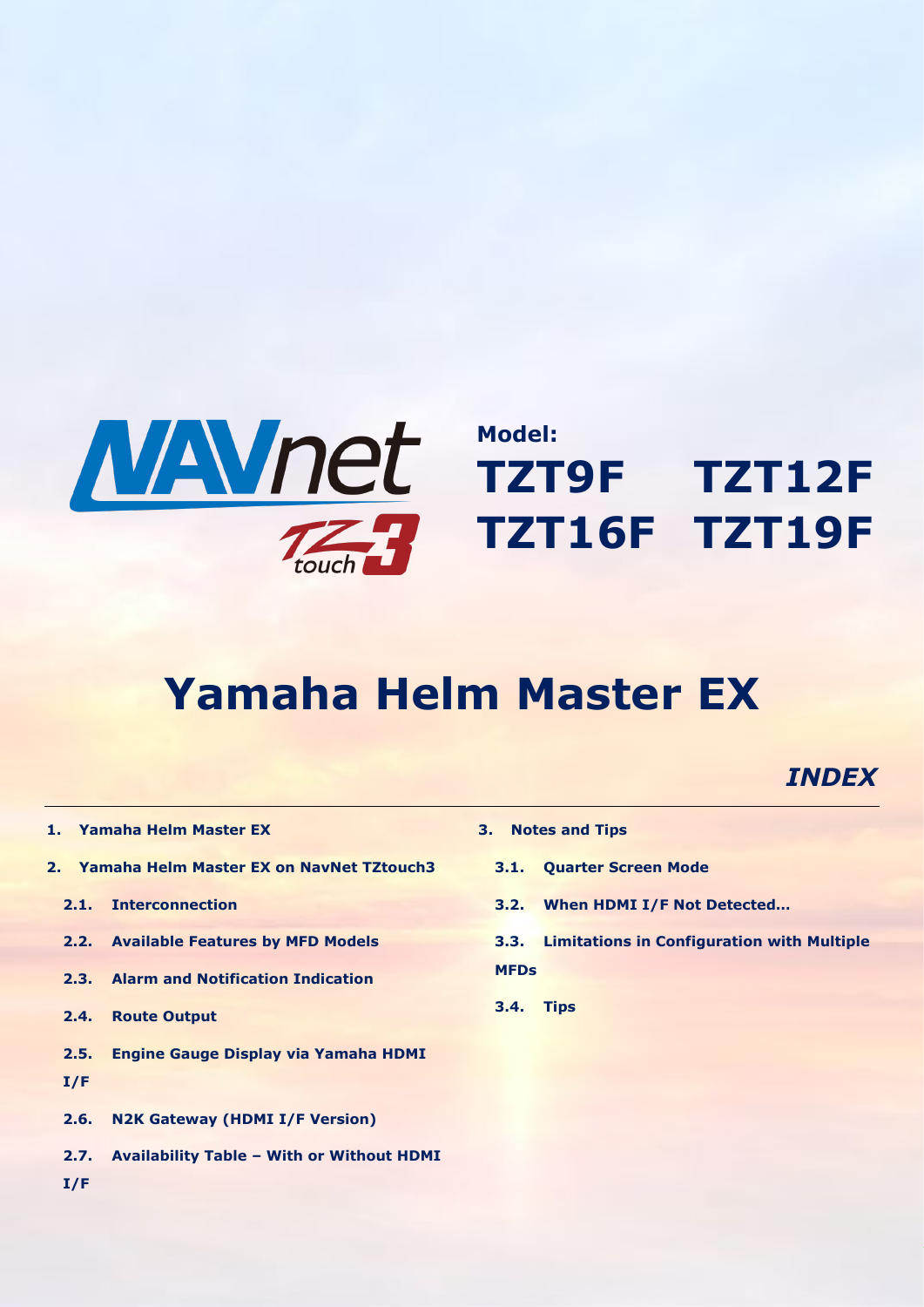## <span id="page-1-0"></span>**1. Yamaha Helm Master EX**

**Yamaha Helm Master EX** is an electrically controlled system for single to quad outboard engine(s) with over 150 HP for boats over 24 ft (approx.). It is a scalable system categorized into Levels 1 to 4, depending on available functions.

| <b>No</b>      | <b>Category</b>                      | <b>New Helm Master EX</b>                  | <b>Conventional Helm Master</b>   |  |
|----------------|--------------------------------------|--------------------------------------------|-----------------------------------|--|
| 1              | Target                               | <b>Single to Quad outboard(s)</b>          | Multiple outboards                |  |
| $\overline{2}$ | Steering System                      | All electric:                              | Hydro-electric:                   |  |
|                |                                      | Electrical<br>control<br>electrical<br>and | Electrical control with hydraulic |  |
|                |                                      | actuator                                   | actuator                          |  |
| 3              | <b>Shift Throttle</b>                | Electrical control                         | Electrical control                |  |
| 4              | Joystick                             | Option for higher level                    | Standard                          |  |
| 5              | <b>FishPoint Feature</b>             |                                            |                                   |  |
|                | (simplified dynamic positioning)     |                                            |                                   |  |
|                | <b>DriftPoint Feature</b>            | Available                                  | Available                         |  |
|                | keeping<br>SABIKI<br>(course<br>like |                                            |                                   |  |
|                | mode)                                |                                            |                                   |  |
| 6              | <b>StayPoint Feature</b>             | N/A for single engine                      | Available                         |  |
|                | (dynamic positioning)                | Available for multiple engines             |                                   |  |
| $\overline{7}$ | <b>Autopilot Function</b>            | Included for higher level                  | N/A                               |  |
|                | (straight, route, pattern steering)  | (Level $3$ and $4$ )                       |                                   |  |



#### **NEW Helm Master EX**

Electrical Control + Electrical Actuator

(Electric Steering)

#### **Videos from Yamaha:**

[All-New Yamaha Helm Master® EX -](https://www.youtube.com/watch?v=kkOaKa3Qzbw) [YouTube](https://www.youtube.com/watch?v=kkOaKa3Qzbw) [Helm Master® EX Owner Operation -](https://www.youtube.com/watch?v=T9sUz7NocaE) StayPoint® - YouTube

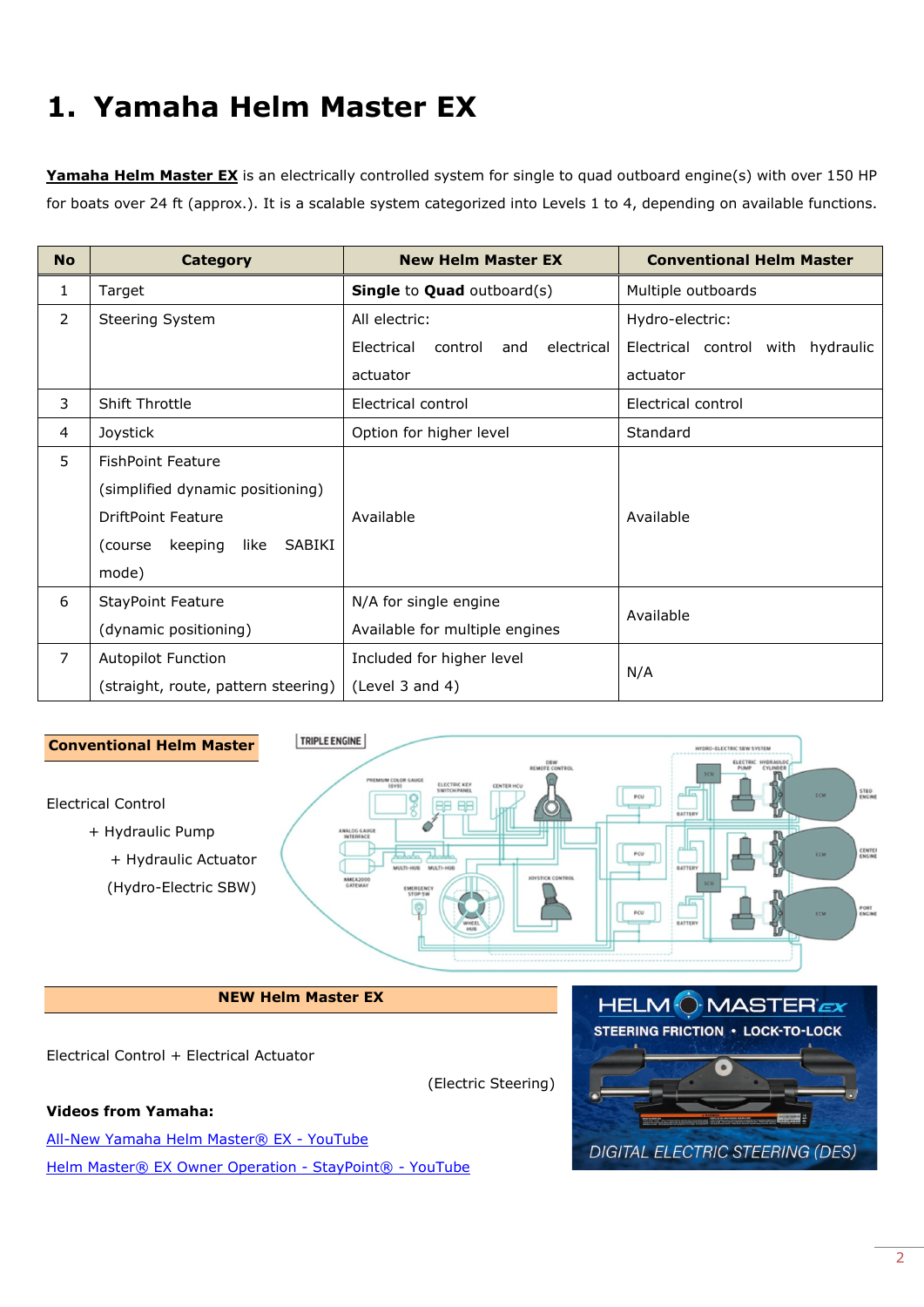#### **Scalable System – Categorized into Four (4) Levels**

Depending on levels, the implemented functions are different and categorized in Levels 1 to 4. Make sure to consult with Yamaha representatives for the details on each level to cope with integration with MFDs described in the latter sections.

|                                                           | <b>DEC</b><br>of Decrent Central | <b>DES</b><br><b>Digital Electric Streams</b> | AP_                | <b>FM</b><br><b>Id Masswords</b> |
|-----------------------------------------------------------|----------------------------------|-----------------------------------------------|--------------------|----------------------------------|
| <b>FUNCTION</b>                                           | LEVEL 1                          | LEVEL 2                                       | LEVEL <sub>3</sub> | LEVEL 4                          |
| Single Lever                                              | ٠                                | ٠                                             |                    | ٠                                |
| <b>Speed Control</b>                                      | ٠                                | ٠                                             | ٠                  | ٠                                |
| <b>Trim Assist</b>                                        | ٠                                | ٠                                             | ٠                  | ٠                                |
| <b>Centre Engine</b>                                      | ٠                                | ٠                                             |                    | ٠                                |
| <b>Neutral Hold</b>                                       | ٠                                | ٠                                             |                    | ٠                                |
| Pattern Shift                                             | ٠                                | ٠                                             | ٠                  | ٠                                |
| Adjustable/Variable Lock-to-Lock                          |                                  | ۰                                             |                    | ٠                                |
| Adjustable/Variable Steering Friction                     |                                  | ٠                                             |                    | ٠                                |
| <b>Heading Hold</b>                                       |                                  |                                               |                    | о                                |
| <b>Course Hold</b>                                        |                                  |                                               |                    | ٠                                |
| Track Point (with Compatible Multifunction Display)       |                                  |                                               |                    |                                  |
| Pattern Steer (Zig Zag and Concentric Spiral)             |                                  |                                               | ٠                  |                                  |
| Autopilot with Waypoint Arrival and Joystick Control      |                                  |                                               |                    |                                  |
| SetPoint® Features (FishPoint®, DriftPoint® & StayPoint®) |                                  |                                               |                    | ٠                                |
| Full Joystick Manoeuvrability                             |                                  |                                               |                    | o                                |

*Level description extracted from Helm Master EX brochure*

#### **Example of Conceptual Wiring Diagram**

MFD is added to the Yamaha Helm Master EX system to display engine gauges and output route data for autopilot. See **[Section 2](#page-3-2)** for details on required items to connect the MFD.



For Yamaha Hub (Yamaha Network)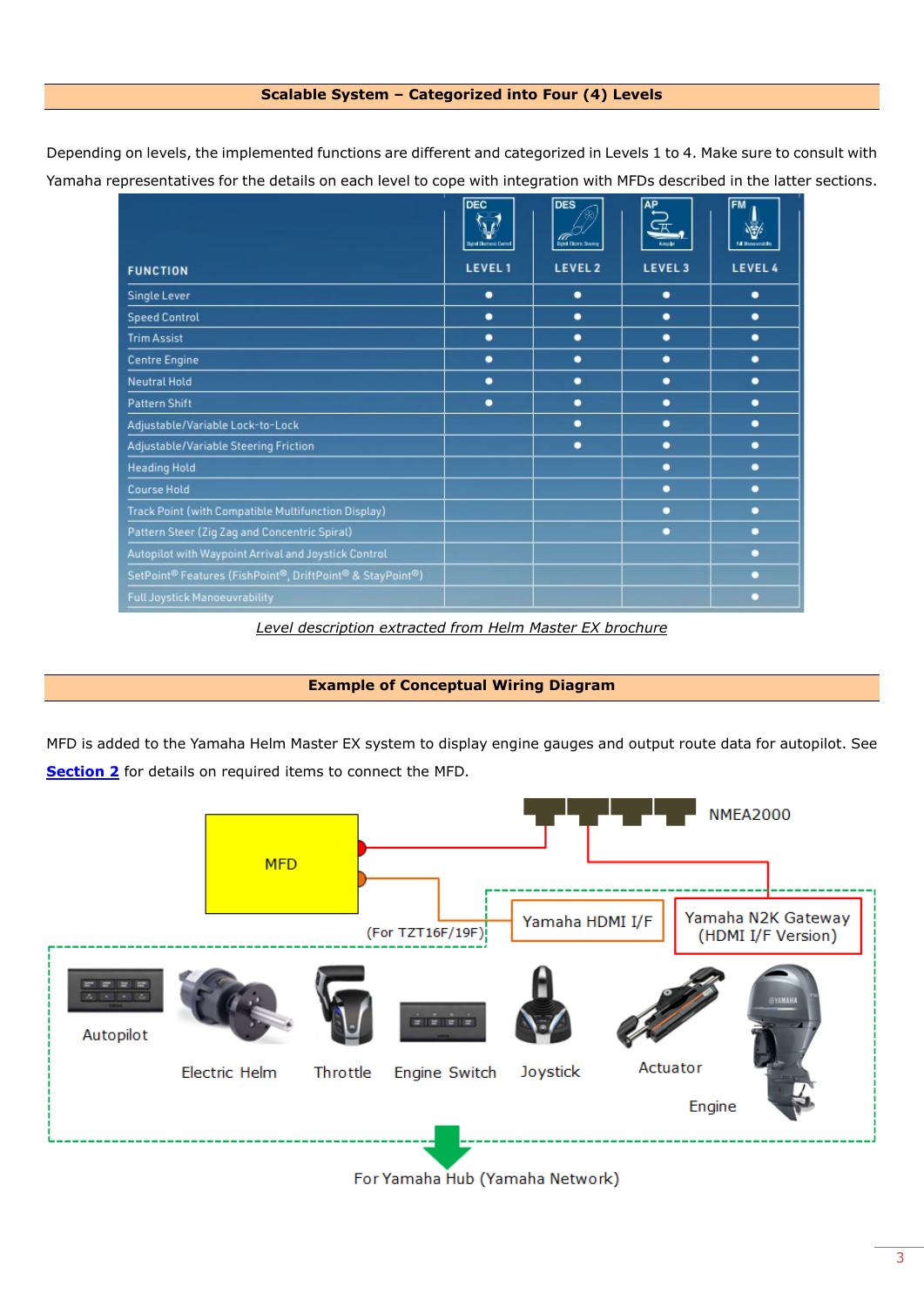## <span id="page-3-2"></span><span id="page-3-0"></span>**2. Yamaha Helm Master EX on NavNet TZtouch3**

## <span id="page-3-1"></span>**2.1. Interconnection**

The TZT9F/12F/16F/19F v2.01 and above can be connected to the Yamaha Helm Master EX via the "HDMI I/F, **Yamaha part # 6YM-8A201-01** and N2K gateway (HDMI I/F version)", **Yamaha part # 6YG-8A2D0-11** or by just using the "N2K gateway (HDMI I/F version)".



Yamaha part description for each item is as follows.

## **HDMI I/F (also called HDMI BOX): 6YM-8A201-01, MFDI unit with Remote controller N2K Gateway (HDMI I/F version): 6YG-8A2D0-11, NMEA2000 Gateway (6YG)**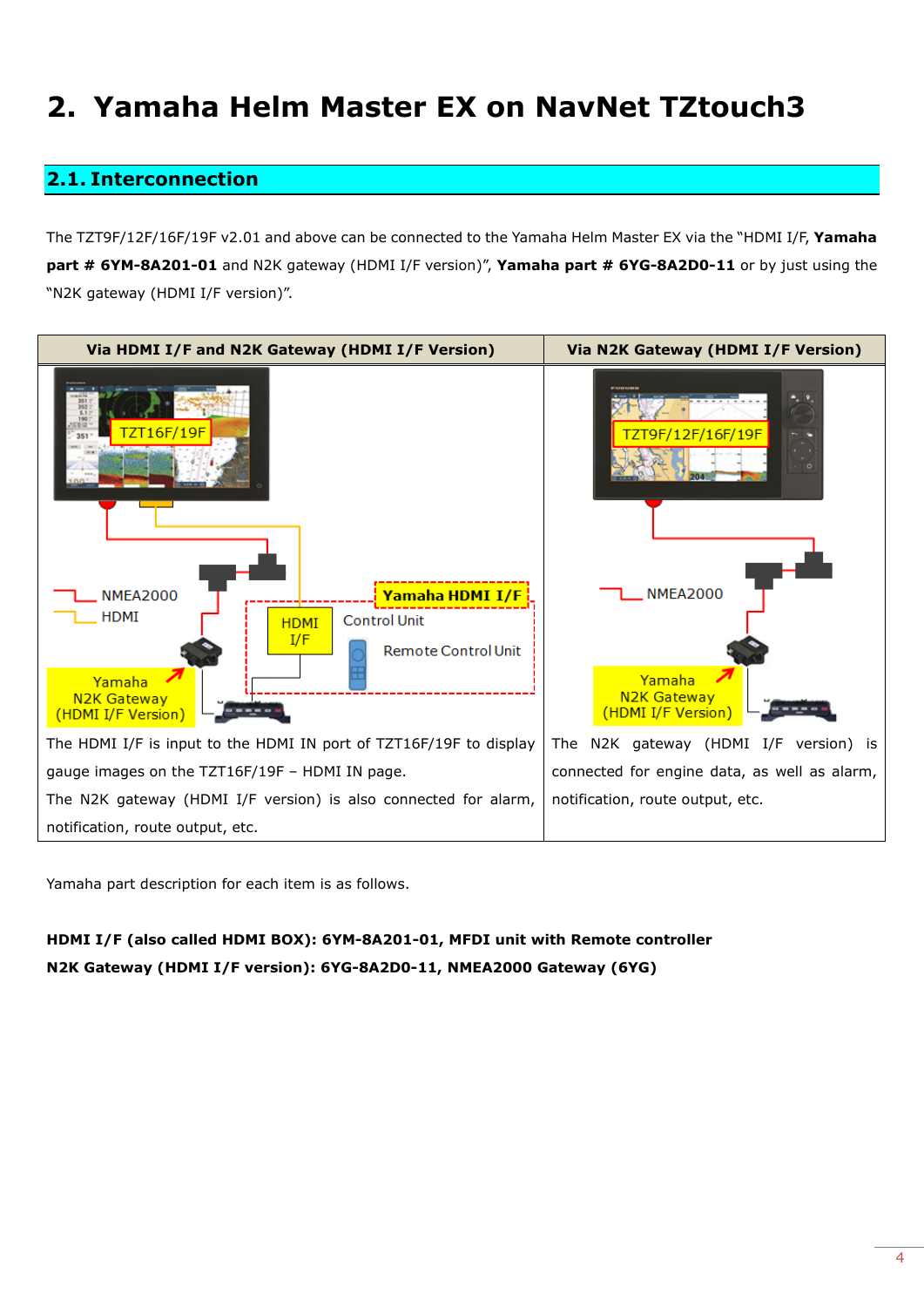## <span id="page-4-0"></span>**2.2. Available Features by MFD Models**

NavNet TZtouch3 MFDs are compatible with the following features of the Yamaha Helm Master EX.

| <b>No</b> | <b>Feature</b>                                      | TZT9F | <b>TZT12F</b> | <b>TZT16F</b> | TZT19F |
|-----------|-----------------------------------------------------|-------|---------------|---------------|--------|
| $\perp$   | Display alarms and notifications on MFD             | ✔     | ✔             |               | v      |
| 2         | Output route information from MFD for the engine to |       | V             | ✓             | ✔      |
|           | slow down and stop at the destination               |       |               |               |        |
| 3         | Display Yamaha (graphics) engine gauge data on MFD  | N/A   | N/A           |               | ✔      |
|           | via HDMI I/F                                        |       |               |               |        |
| 4         | Display engine data on MFD via N2K Gateway (HDMI    | ✔     | ✓             |               | ✔      |
|           | I/F version)                                        |       |               |               |        |

## <span id="page-4-1"></span>**2.3. Alarm and Notification Indication**

The indication related to Yamaha Helm Master EX will be shown on the message bar at the top of the screen. The Alarm List shows the details of each alarm because the message bar has limited space.



## <span id="page-4-2"></span>**2.4. Route Output**

In addition to PGN: 129285 (Navigation - Route/WP information) for the origin and destination of the route, the next destination is also output.

## <span id="page-4-3"></span>**2.5. Engine Gauge Display via Yamaha HDMI I/F**

The Yamaha Helm Master EX **internally** generates graphic images of engine gauges and outputs the data via the **HDMI I/F. TZT16F and TZT19F with the HDMI IN port** can show the Yamaha generated engine gauge display. TZT9F and TZT12F do not have an HDMI-In port and cannot display Yamaha generated EX gauge information. The engine gauge is controlled via a remote controller for EX.



#### **Notes:**

- (1) Arrange the HDMI I/F through your local Yamaha dealer.
- (2) The data content and operation (GUI) of the engine gauge display are designed by Yamaha, not Furuno. For details or questions on these items, please contact your local Yamaha dealer or representative.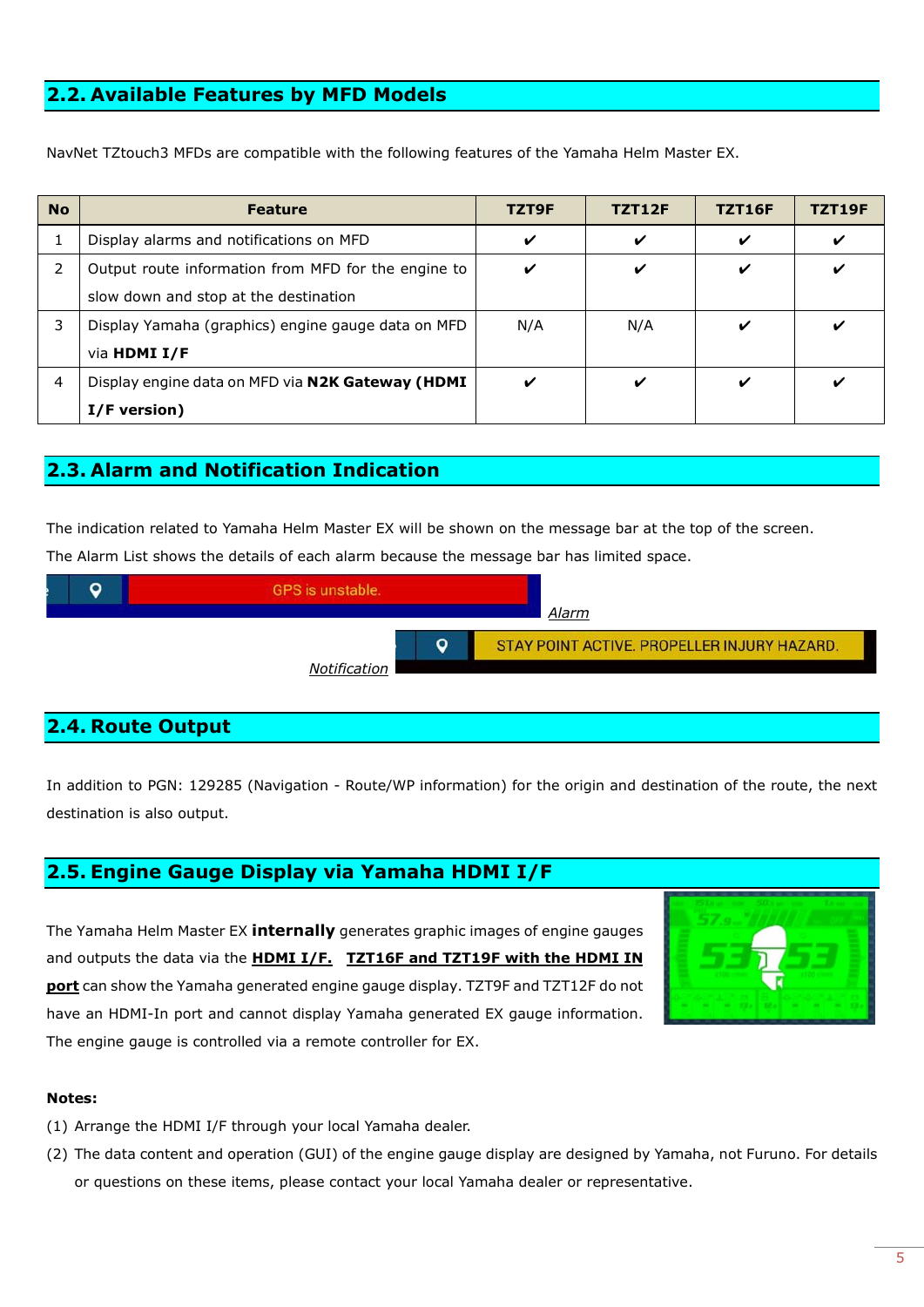- (3) The Yamaha engine displays CL7/CL5 displays show engine gauges without the HDMI I/F. Most MFD manufacturers' including Furuno NavNet TZtouch3 MFDs, use the **HDMI I/F.**
- (4) While the engine gauge via the HDMI I/F is displayed on the TZT16F/19F, the HDMI source on the Camera page is **NOT** available because the HDMI IN port is being used by the HDMI I/F. This is currently true for every MFD on the network.

## <span id="page-5-0"></span>**2.6. N2K Gateway (HDMI I/F Version)**

The N2K gateway (HDMI I/F version) is used to network with an MFD for alarm/notification, route output, and engine data. If the HDMI I/F is not in the network, the engine data will be shown on the conventionally available Yamaha page on the MFD (these Yamaha graphics are internal to the TZT3 MFDs)



#### **Note:**

Make sure to arrange the **N2K gateway (HDMI I/F version)** through your local Yamaha representative.

### <span id="page-5-1"></span>**2.7. Availability Table – With or Without HDMI I/F**

The following table shows the available items with or without the HDMI I/F connected to the MFD.

| <b>Item</b>      | <b>HDMI I/F Connected</b>                | N2K Gateway (HDMI I/F Version) Only          |  |
|------------------|------------------------------------------|----------------------------------------------|--|
| Compatible MFD   | TZT16F/TZT19F - HDMI IN port utilized    | TZT9F/12F/16F/19F                            |  |
| Home Page Icon   |                                          |                                              |  |
| Operation on MFD | N/A (control via remote controller only) | Available (switch display, troll mode, etc.) |  |
| Screen Mode      | Full, 1/4-size (Quarter)                 | Full, 1/4-size (Quarter)                     |  |

## <span id="page-5-2"></span>**3. Notes and Tips**

## <span id="page-5-3"></span>**3.1. Quarter Screen Mode**

In the quarter split screen mode, only one of the screens can be assigned as a Yamaha page.

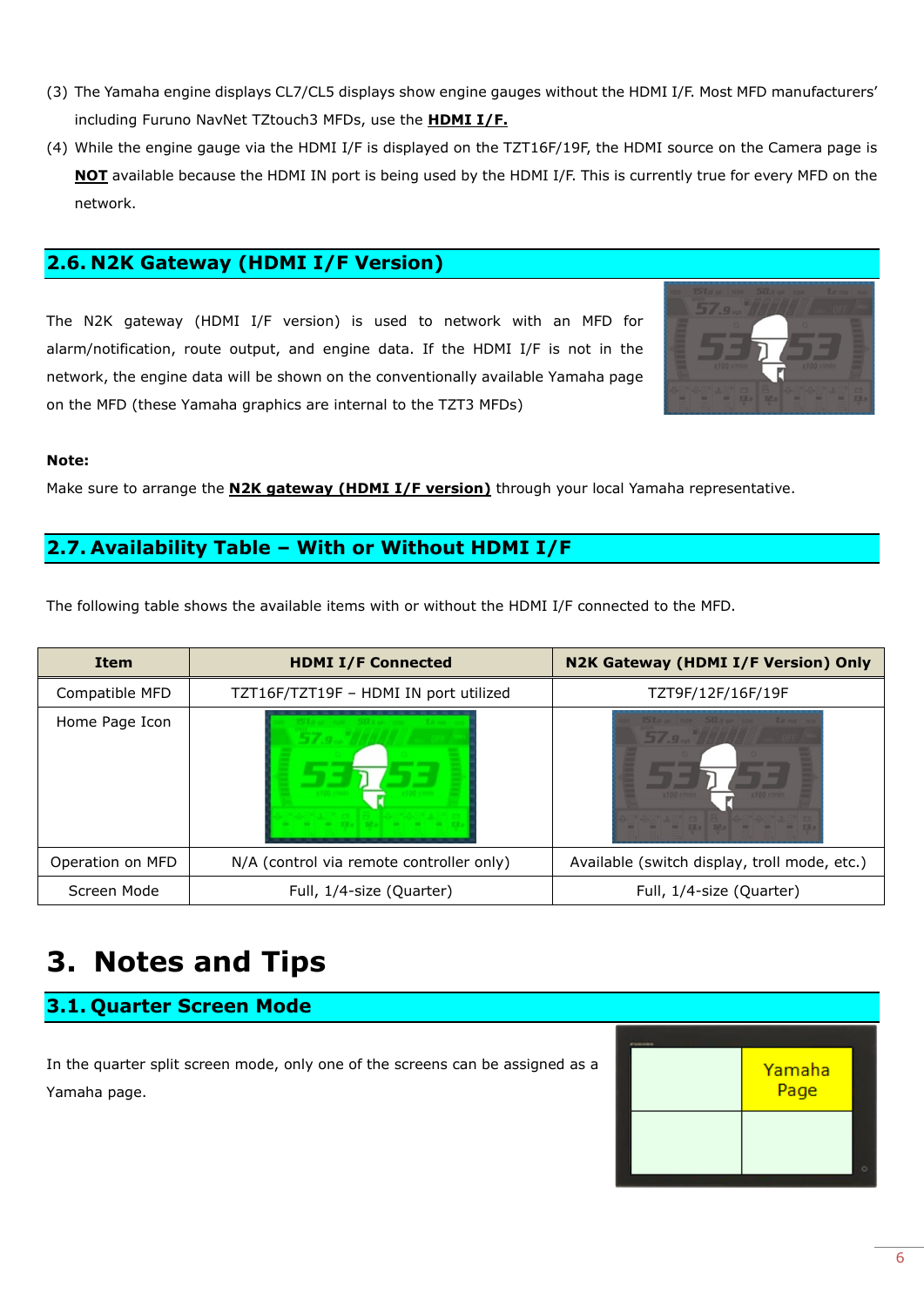## <span id="page-6-0"></span>**3.2. When HDMI I/F Not Detected…**

When the HDMI I/F is not detected, the Home page will not show the bright green Yamaha page icon.

When the HDMI I/F is detected but the image is not available due to the HDMI I/F being powered off or a wiring failure, the Yamaha page will show a blue screen.

### <span id="page-6-1"></span>**3.3. Limitations in Configuration with Multiple MFDs**



#### **No HDMI IN page available on other MFDs**

While the HDMI I/F is connected to one of the MFDs in the network, **other MFD(s) CANNOT show the HDMI IN page for an HDMI camera, etc**.

#### **Note:**

For camera display requirement, use an analog or IP camera. Or use the video streaming feature.

#### **No mix of HDMI I/F and N2K gateway images**

While the HDMI I/F is connected to one of the MFDs in the network, **other MFD(s) CANNOT show engine data from N2K gateway**. Mixture of HDMI and N2K gateway screens is not allowed.